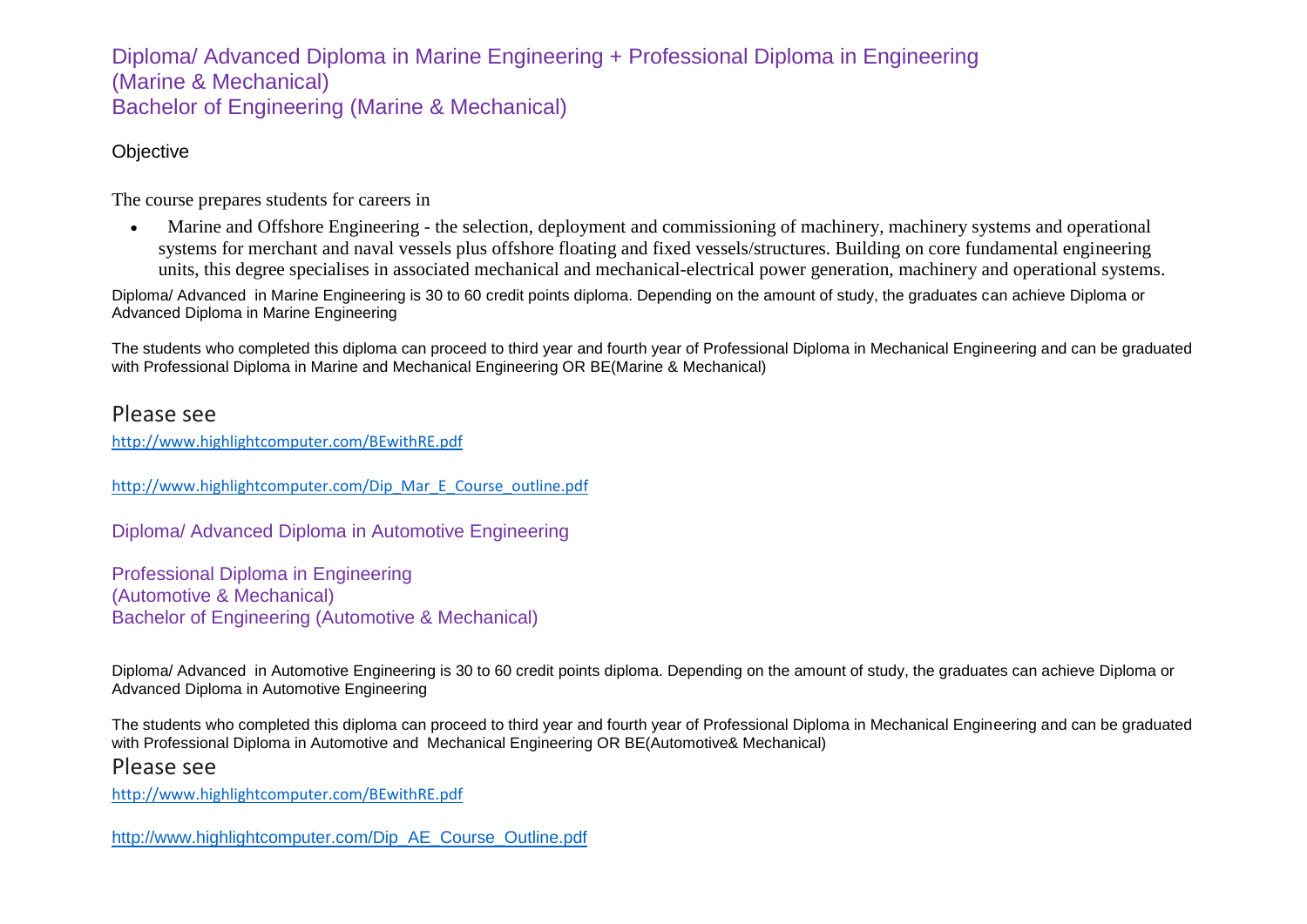Professional Diploma in Engineering (Naval Architecture) Bachelor of Engineering (Naval Architecture)

#### **Objective**

The course prepares students for careers in

Naval Architecture - the shipbuilding industry, high-speed ferry industry, marine consultancy firms and in government in areas of commercial shipping, transport policy and administration and in the insurance sector.

### [Learning Outcomes](http://www.utas.edu.au/courses/cse/courses/p4f1-bachelor-of-engineering-specialisation-with-honours#learning-outcomes)

1. NavArch: Rationally apply comprehensive knowledge of the fundamental principles underpinning maritime engineering, with advanced knowledge of **ocean vehicle design, hydrodynamics, ship structures, and/or on-board systems and equipment** specific to the naval architecture discipline, using creativity, critical thinking and judgement.

OceanEng: Rationally apply comprehensive knowledge of the fundamental principles underpinning maritime engineering, with advanced knowledge of **the design of offshore to coastal installations, subsea platforms and additional equipment and techniques for operations in the maritime environment** specific to the ocean engineering discipline, using creativity, critical thinking and judgement.

MarOffEng: Rationally apply comprehensive knowledge of the fundamental principles underpinning maritime engineering, with advanced knowledge of **the design, procurement and installation of mechanical, electrical and thermal systems**, specific to the marine and offshore engineering discipline, using creativity, critical thinking and judgement.

- 2. Apply knowledge of research principles and management methods to devise, plan and execute a piece of engineering research with limited supervision.
- 3. Apply problem solving, design and decision-making methodologies to identify complex problems in both the maritime and wider engineering fields and to formulate innovative solutions with intellectual independence.
- 4. NavArch: Apply abstraction and analysis to complex problems specific to **ship design and construction industries and the wider maritime**  sector whilst concurrently considering the implications of the solution in a global and sustainable context using appropriate engineering methods and tools.

OceanEng: Apply abstraction and analysis to complex problems specific to **the design and development of offshore, subsea and coastal infrastructure and operations in the wider maritime sector** whilst concurrently considering the implications of the solution in a global and sustainable context using appropriate engineering methods and tools.

MarOffEng: Apply abstraction and analysis to complex problems specific to **the maritime engineering industries** whilst concurrently considering the implications of the solution in a global and sustainable context using appropriate engineering methods and tools.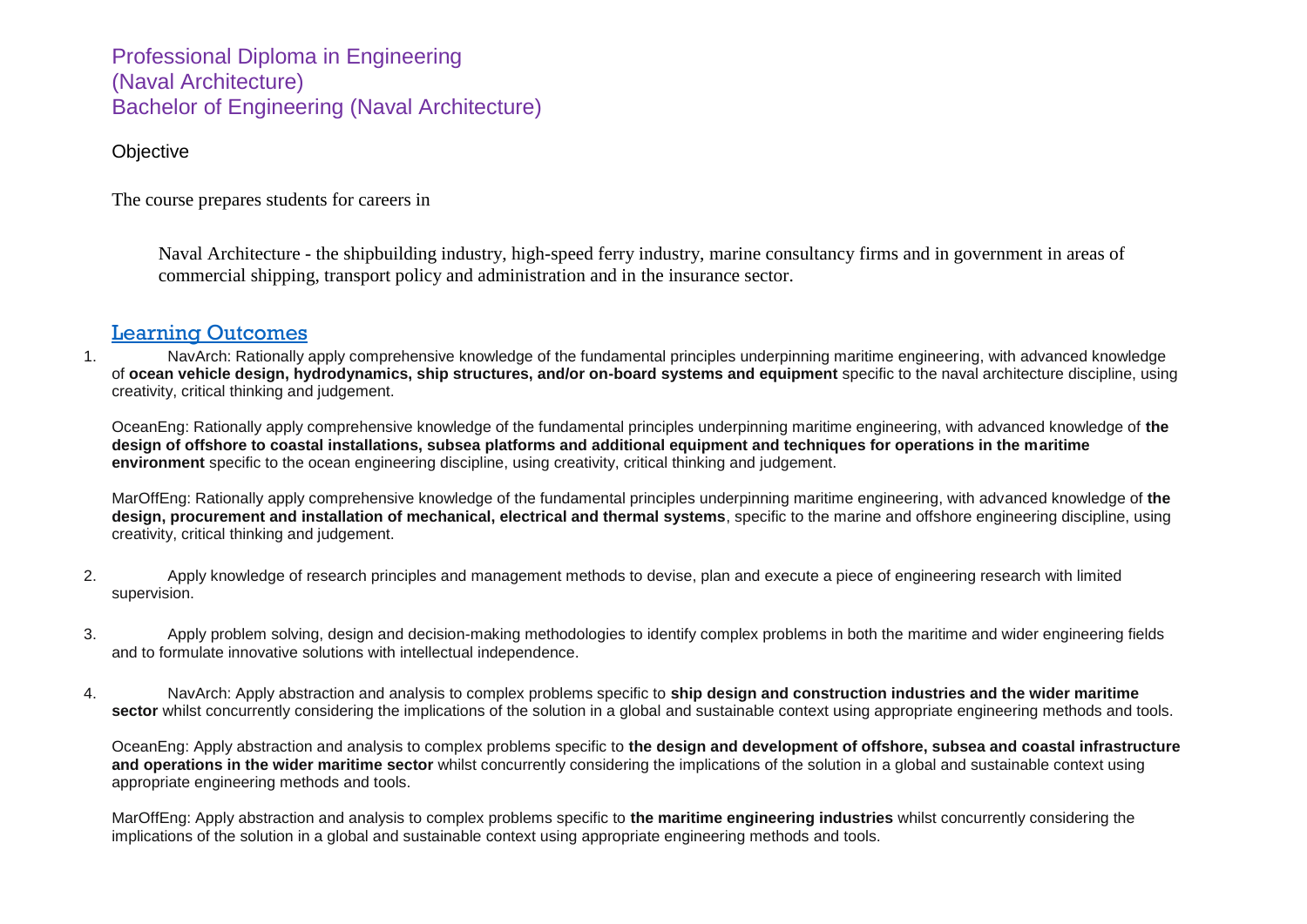- 5. Demonstrate a high level of communication skills in professional practice and articulate complex knowledge, by written and oral means, to specialist and nonspecialist audiences; including clients, multi-disciplinary and multi-cultural project teams and stakeholders.
- 6. Demonstrate entrepreneurship and creativity, professional accountability and ethical conduct through the application of design, research and project management techniques while concurrently displaying an awareness of professional engineering practice.
- 7. Review personal performance, demonstrate independent initiatives and leadership as a means of managing continuing professional development, wellbeing and lifelong learning through engagement with stakeholders, colleagues and members of other professions.

#### **Program of study**

To qualify for the Professional Diploma/Bachelor of Engineering (Naval Architecture)

a student must complete 120 Credits

## **GENERAL STUDIES- 60 Credits**

ENGR1204-Electronics (6pt)-------------------------------- -BAE405/408(EE)

ENGR1401 Professional Skills (2 pt)------------------------BAE608 (ME Yr 4)

ENGR1711 Engineering Design (2 pt) ----------------------BAE614 (ME Yr 4)

ENGR1721 Engineering Programming (2 pt)---------------BAE601 (ME Yr 4)

ENGR1722Engineering Physics and Materials (4 pt)-----RE010+ EE204 (EE Adv Dip)

ENGR1732 Engineering Mechanics (4 pt)------------------ME103 (Adv Dip ME) / BAE403 (Common Yr 3 BE)

MATH1121 Mathematics 1A (4 pt)------------------------- EE201/302 (EE Adv Dip)

MATH1122 Mathematics 1B (2 pt)------------------------- BAE401(Common Yr 3 BE)

ENGR2703 Mechanical Practice Certificate (6 pt) PC5 Certificate in Fitting/Machining, PC6 Certificate in Welding/ PC8 Certificate in Airconditioning Refrigeration & Basic Servicing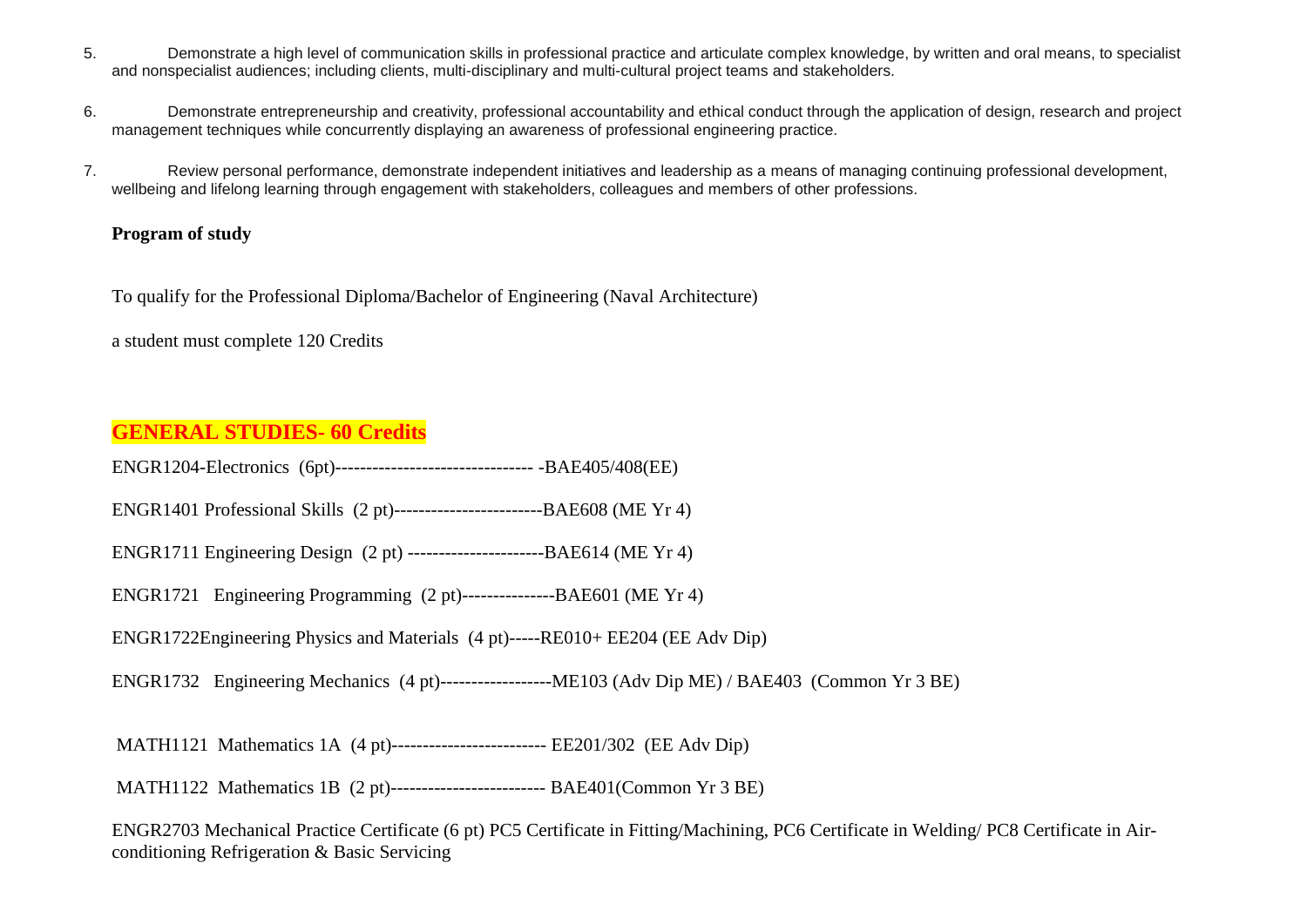ENGR2711 Engineering Mathematics (2 pt) --------------BAE402 (Common Yr 3)

ENGR2722 Analysis of Engineering Systems (6 pt)-----BAE502/BAE50 (Linear System+ Control System) (EE)/ME203 (Adv Dip ME)

ENGR2741 Mechanics and Structures (4 pt)--------------RE011a/b Civil & Mechanical Engineering (Mechanical/Civil) (Common Yr 3 BE)

ENGR2751 Fluid Mechanics (2 pt units)------------------------BAE423 Fluid Mechanics (Civil)

ENGR2771 Dynamics (2 pt)--------------------------------BAE614 (ME Yr 4) ENGR2776 Hydrostatics (2 pt) ----------------------------ME201 (Adv Dip ME)

ENGR3781 Elements of Shipboard Safety (ESS) Certificate (4 units) MarE106 (Dip Mar E)

PHYS2712 Thermodynamics and Energy Systems (2 pt)------BAE404 (Common Yr 3 BE)

ME634 Pnuematics (2 pt) (Adv Dip ME)

ME303 Computer Aided Design (2 pt) (Adv Dip ME)

## **NAVAL ARCHITECTURE AND RELATED STUDY 60 Credits**

ENGR2766 Ship Design and Construction -----------MarE113N (Dip Mar E)

NArch 601Ship Construction (Naval Architecture) Theory 40 Credits

Each 2 credits

MarE113NA Ship Repairing

MarE113NB Ship Construction Engineering

MarE113NC Principle of Ship Stability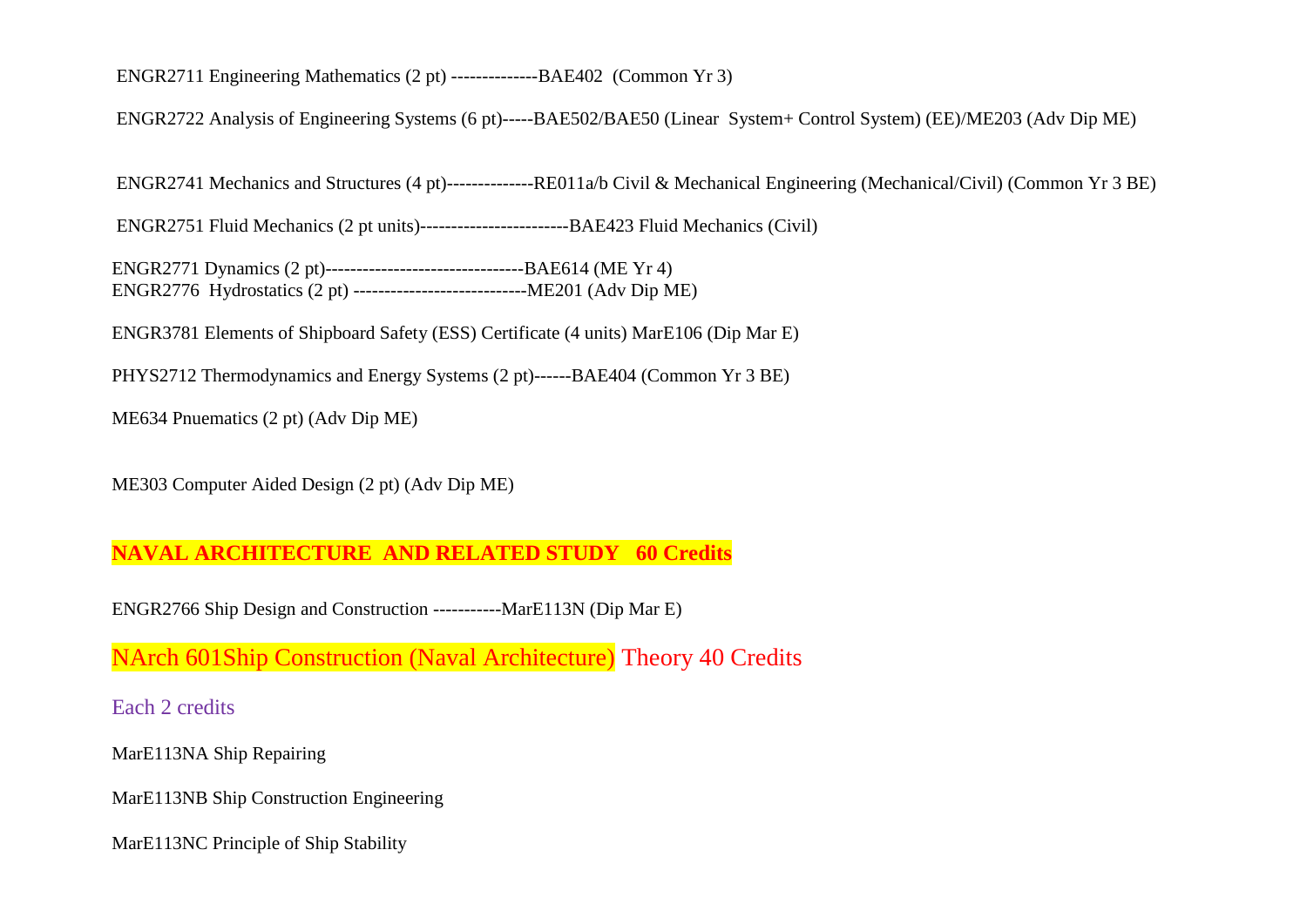#### ME206 Introduction to Turbo Machinery

Mar E 110 General Engineering Knowledge

Mar E 111 Motor Engineering Knowledge

Mar E 107 Marine Electrical Practice

ME 305 Corrosion Prevention

NArch 501 Naval Architecture

NArch 502 Ship Design and Construction

NArch 503 Practical Ship Design

NArch 504 Ship Stability Control

NArch 505 History of Ship Design Calculations

NArch 506 Ship Technology

NArch 507 Ship Building Methods.pdf

NArch 508 Ship Design Research

Mgt 508 Project Management

Mgt 605 Management

Mgt505 Quality Management

NArch 509 Ship Propulsion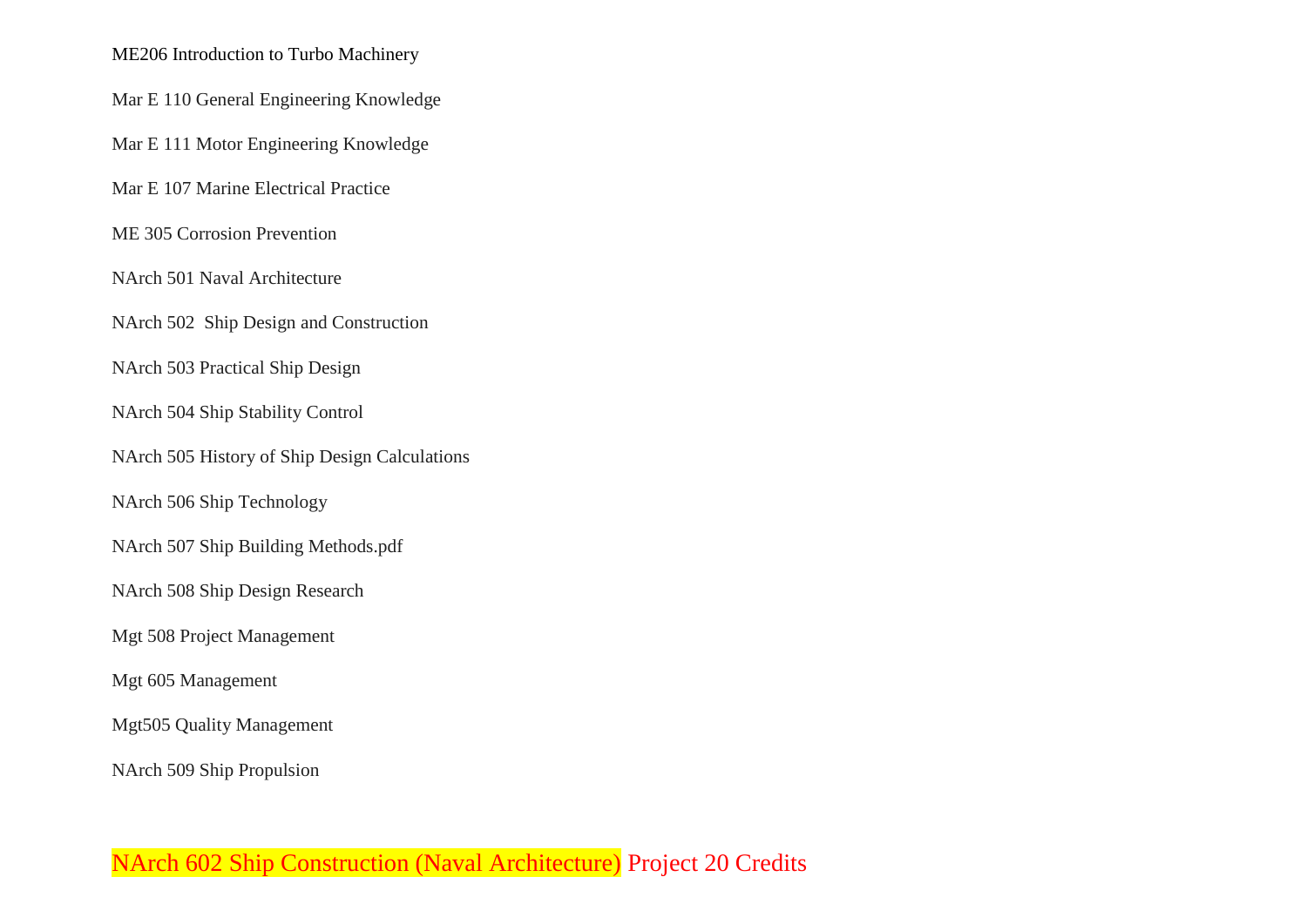# Detailed Contents

### **ENGR1201 Electronics**

| <b>Topic Description</b>                    | Electronics provides students with an understanding of basic electronics. It includes:<br>Digital Electronics: digital design concepts, number systems and signed numbers, combinational logic and design, minimisation of logic<br>expressions, hazards, sequential logic and design, finite state machines<br>2.<br>Analog Electronics: circuit variables and elements, simple resistive circuits, techniques of circuit analysis |
|---------------------------------------------|-------------------------------------------------------------------------------------------------------------------------------------------------------------------------------------------------------------------------------------------------------------------------------------------------------------------------------------------------------------------------------------------------------------------------------------|
|                                             | Microprocessors: introduction to microprocessors, sensors and motors, microprocessor programming<br>3.                                                                                                                                                                                                                                                                                                                              |
|                                             | Workshop Practice: bonding methods, soldering and flux, planning and designing electronic equipment, printed circuit boards and<br>microelectronics                                                                                                                                                                                                                                                                                 |
| <b>Educational Aims</b>                     | This topic aims<br>To provide students with a thorough understanding of the principles of combinational and sequential digital logic                                                                                                                                                                                                                                                                                                |
|                                             | To develop the fundamental theoretical and practical skills required to carry out the design and analysisof digital electronic circuits<br>2.                                                                                                                                                                                                                                                                                       |
|                                             | To introduce the elements and basic operation of a microprocessor<br>3.                                                                                                                                                                                                                                                                                                                                                             |
|                                             | To introduce the manufacture and processes of thick and thin film microelectronics, printed circuit boards, and surface mount packages, the<br>processes, practice, and assessment of soldering, component mounting and other connection methods, and fire safety                                                                                                                                                                   |
| <b>Expected Learning</b><br><b>Outcomes</b> | At the completion of this topic, students are expected to be able to:<br>Analyse, design and construct simple digital circuits                                                                                                                                                                                                                                                                                                      |
|                                             | Analyse, design and construct simple finite state machines<br>2.                                                                                                                                                                                                                                                                                                                                                                    |
|                                             | Understand and apply basic principles of electric circuit theory<br>ΙЗ.                                                                                                                                                                                                                                                                                                                                                             |
|                                             | Understand and use electrical components and instruments<br>∣4.                                                                                                                                                                                                                                                                                                                                                                     |
|                                             | Have knowledge and understanding of microprocessors, motors and sensors<br>5.                                                                                                                                                                                                                                                                                                                                                       |
|                                             | Write simple programs for a microcontroller<br>16.                                                                                                                                                                                                                                                                                                                                                                                  |
|                                             | Have knowledge and understanding of microelectronics, printed circuit boards and surface mount technology<br>7.                                                                                                                                                                                                                                                                                                                     |
|                                             | 8.<br>Perform and assess electronics assembly tasks, such as soldering and wiring                                                                                                                                                                                                                                                                                                                                                   |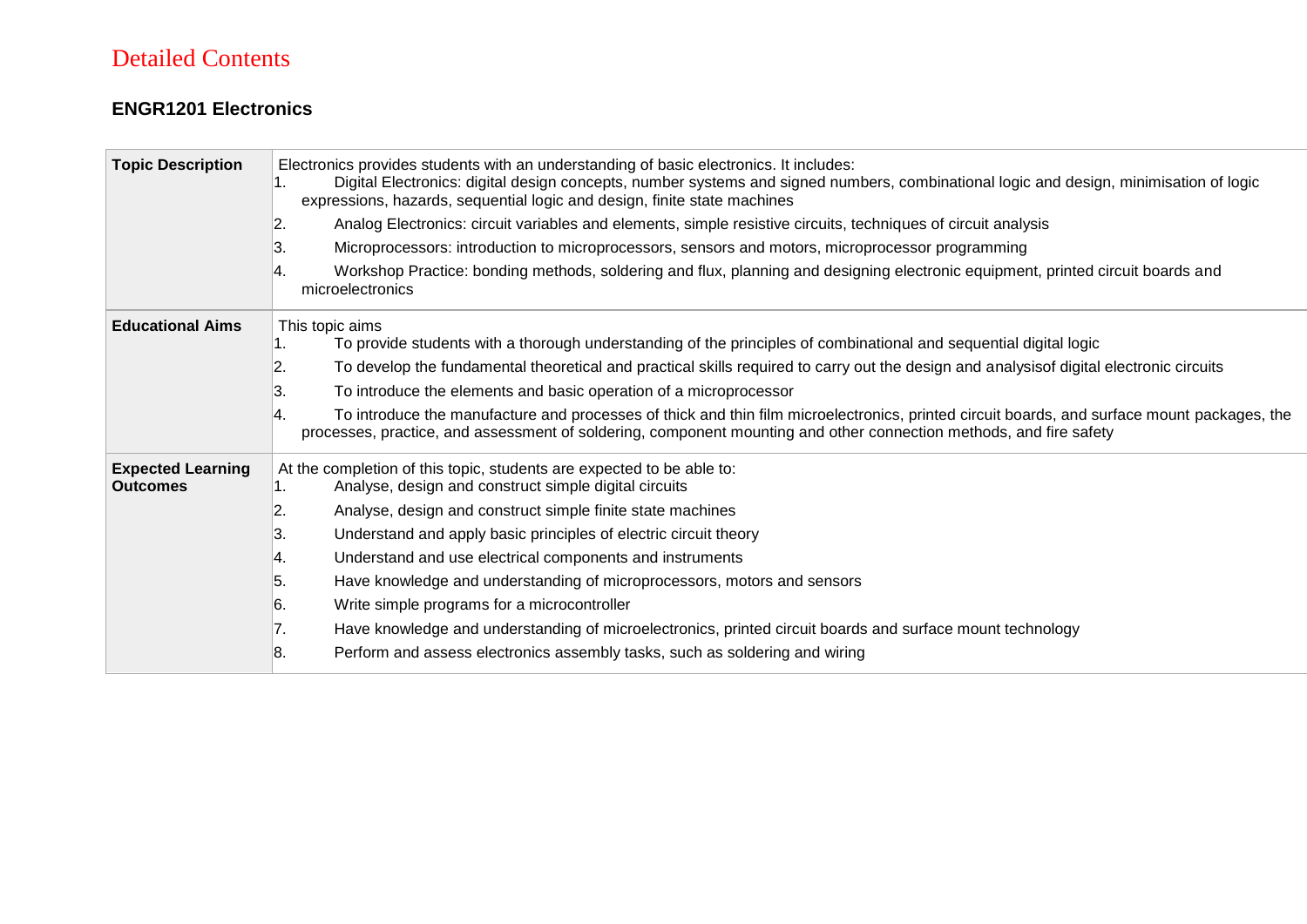#### **ENGR1401 Professional Skills**

| <b>Topic Description</b>                       | This topic provides an introduction to engineering with a focus on the role of the engineering team in providing a range of products and services. The<br>initiation, planning and development of engineering projects including such subjects as feasibility studies, design and performance specifications,<br>construction, testing and evaluation, operation and maintenance of engineering systems and the optimum use of resources. Aside from technical<br>considerations, the topic will consider the social, economic, political, environmental and ethical issues related to engineering projects as well as the<br>relevant communication and interpersonal skills.                                                                                                                                                                                                                                                                                                                                                                                                                                                                                                                                                                                                       |  |  |
|------------------------------------------------|--------------------------------------------------------------------------------------------------------------------------------------------------------------------------------------------------------------------------------------------------------------------------------------------------------------------------------------------------------------------------------------------------------------------------------------------------------------------------------------------------------------------------------------------------------------------------------------------------------------------------------------------------------------------------------------------------------------------------------------------------------------------------------------------------------------------------------------------------------------------------------------------------------------------------------------------------------------------------------------------------------------------------------------------------------------------------------------------------------------------------------------------------------------------------------------------------------------------------------------------------------------------------------------|--|--|
| <b>Educational Aims</b>                        | The aim of this topic is to introduce students to the general nature of engineering and the core professional practices associated with an engineering<br>project. The topic is to develop an understanding of the nature of engineering a range of transferable skills and knowledge including engineering project<br>planning, feasibility and design, oral and written communication skills, meeting procedures, and the ability to work as a group.                                                                                                                                                                                                                                                                                                                                                                                                                                                                                                                                                                                                                                                                                                                                                                                                                              |  |  |
| <b>Expected</b><br>Learning<br><b>Outcomes</b> | At the completion of the topic, students are expected to be able to:<br>Understand the role of engineers in society and the purposes of engineering projects<br>Understand the basic processes involved in engineering planning and design<br>2.<br>ΙЗ.<br>Apply systems concepts and elementary optimisation theory to the modelling of engineering processes<br>Use decision theory and basic economic analysis for the evaluation of engineering projects<br>14.<br>5.<br>Work effectively in a group on a complex problem<br>6.<br>Demonstrate an ability to apply scientific and engineering methodology<br>Work effectively as part of a team, in project formulation and the execution of feasibility studies<br>17.<br>Have taken account of environmental and social issues and the human factor in analysing and designing engineering or other complex<br>18.<br>systems<br>Understand the principles of sustainable development<br>19.<br>Have a basic competency in the use of word processors, spreadsheets, graphics packages and project management software<br>10.<br>11.<br>Use a style guide, write a report, present a set of logically related ideas in spoken and written form, implement appropriate meeting<br>procedures, and prepare and deliver a seminar |  |  |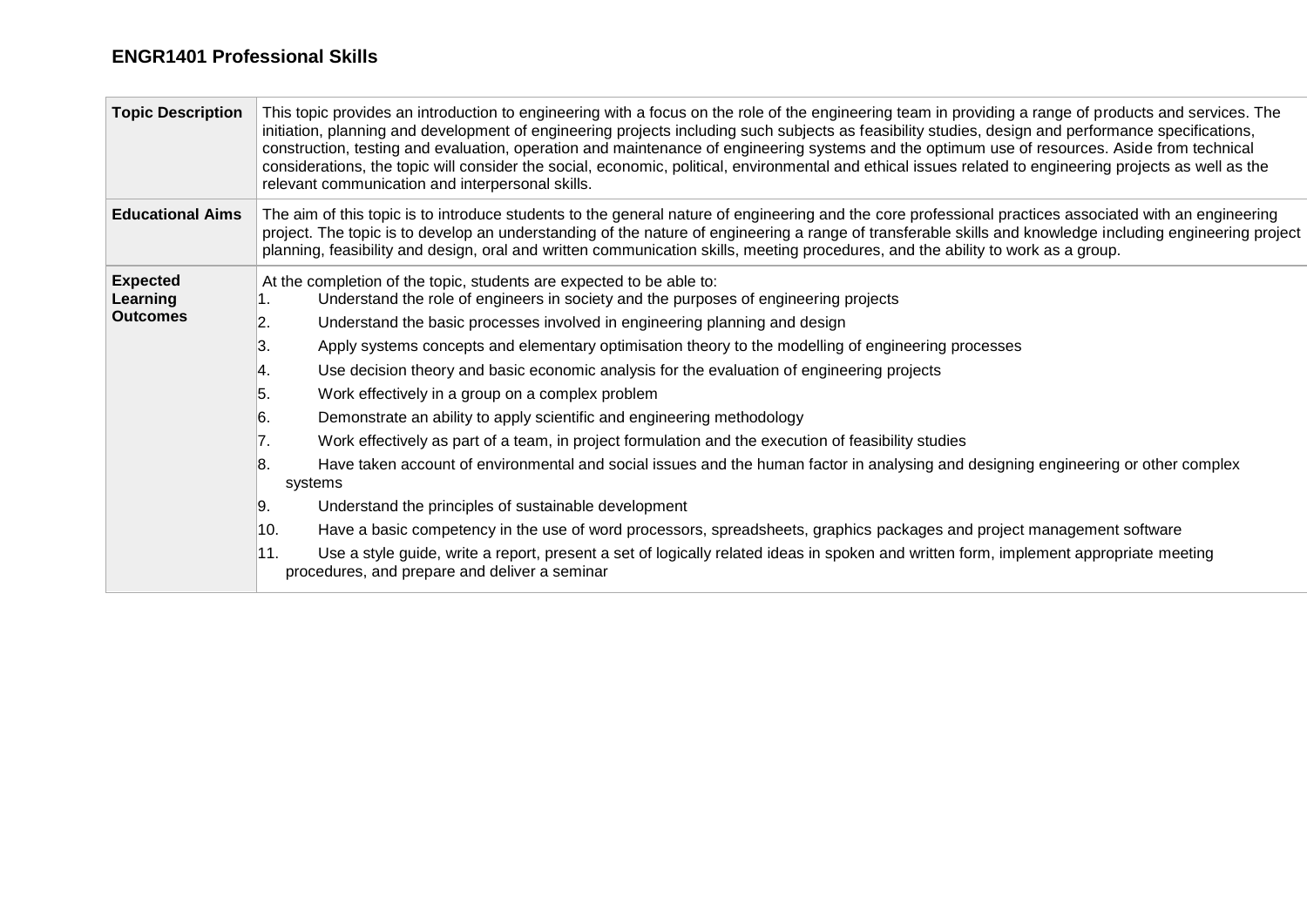# **ENGR1711 Engineering Design**

| <b>Topic Description</b>                    | Initiation, planning and development of engineering projects including such subjects as feasibility studies, design and performance specifications,<br>creativity, decision theory, construction, testing and evaluation, operation, maintenance and sustainability of engineering systems and the optimum use<br>of resources. Social, economic, political, international and environmental issues related to engineering projects. Drawing and documentation standards,<br>theory and practice, including design and modelling software. |  |
|---------------------------------------------|--------------------------------------------------------------------------------------------------------------------------------------------------------------------------------------------------------------------------------------------------------------------------------------------------------------------------------------------------------------------------------------------------------------------------------------------------------------------------------------------------------------------------------------------|--|
| <b>Educational Aims</b>                     | This topic introduces students to the general nature of and the core professional practices associated with engineering design in the context of<br>engineering projects, with emphasis on the social, economic, political, international and environmental issues. The topic also develops skills in drawing<br>and documentation.                                                                                                                                                                                                        |  |
| <b>Expected Learning</b><br><b>Outcomes</b> | At the completion of the topic, students are expected to be able to:                                                                                                                                                                                                                                                                                                                                                                                                                                                                       |  |
|                                             | Appreciate the role of engineers in society and the purposes of engineering projects                                                                                                                                                                                                                                                                                                                                                                                                                                                       |  |
|                                             | Understand the basic processes involved in engineering planning and design                                                                                                                                                                                                                                                                                                                                                                                                                                                                 |  |
|                                             | Apply systems concepts and elementary optimisation theory to the modelling of engineering processes                                                                                                                                                                                                                                                                                                                                                                                                                                        |  |
|                                             | Use decision theory and basic economic analysis for the evaluation of engineering projects<br>4.                                                                                                                                                                                                                                                                                                                                                                                                                                           |  |
|                                             | Identify and consider the social, economic, political, international and environmental dimensions of an engineering project<br>5.                                                                                                                                                                                                                                                                                                                                                                                                          |  |
|                                             | Apply the principles of sustainable development<br>6.                                                                                                                                                                                                                                                                                                                                                                                                                                                                                      |  |
|                                             | Use software tools for engineering drawing, modelling and documentation<br>. .                                                                                                                                                                                                                                                                                                                                                                                                                                                             |  |

## **ENGR1721 Engineering Programming**

| <b>Topic Description</b>                    | The topic is intended as a first course in programming for students who intend to major in engineering. It aims to introduce students to the basic<br>tools and techniques of software development and engineering packages such as Matlab.<br>The topic will cover the following material: the structure of a program, sequence, selection, iteration, assignment and expressions, arrays,<br>operations, input and output, and principles of design and development, testing, and maintenance. |
|---------------------------------------------|--------------------------------------------------------------------------------------------------------------------------------------------------------------------------------------------------------------------------------------------------------------------------------------------------------------------------------------------------------------------------------------------------------------------------------------------------------------------------------------------------|
| <b>Educational Aims</b>                     | The topic aims to help develop:<br>An understanding of the nature of programming<br>The ability to read, comprehend and write simple programs<br>12.<br>The application of appropriate development tools<br>ΙЗ.<br>An appreciation of the process by which software systems are developed, including their specification, design, implementation, testing<br>and maintenance                                                                                                                     |
| <b>Expected Learning</b><br><b>Outcomes</b> | At the completion of this topic, students are expected to be able to:<br>$\,<\,$<br>Demonstrate that they can comprehend basic program control constructs of sequence, selection, and iteration<br>Demonstrate that they can use programming development environments and tools within a defined context<br>2.<br>ΙЗ.<br>Demonstrate that they can read pseudo-code and translate it into a readable, working program                                                                            |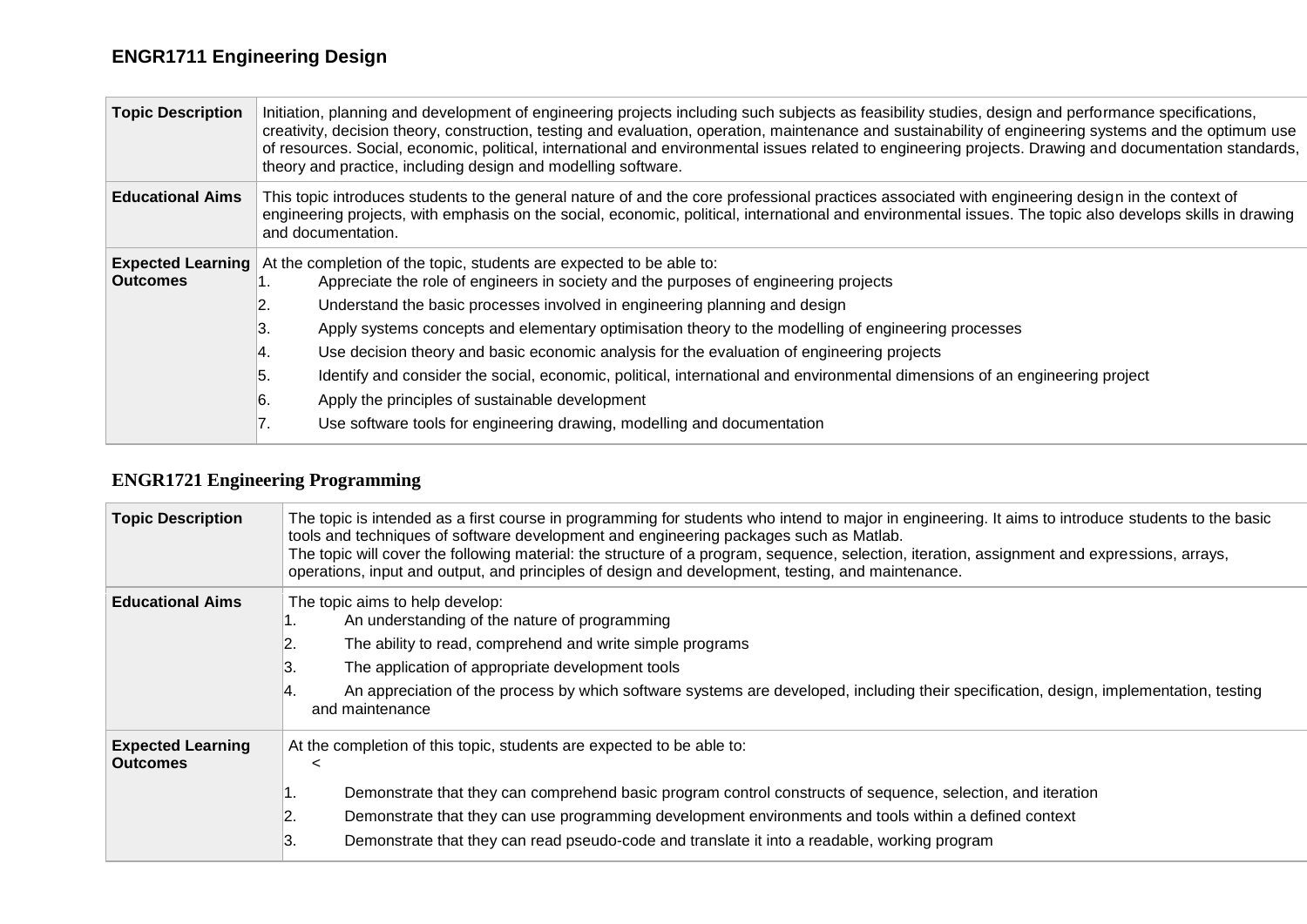

4. Demonstrate that they know the basics of testing and debugging

5. Demonstrate that they can apply programming principles to solve domain-specific problems

## **ENGR1722 Engineering Physics and Materials**

| <b>Topic Description</b>          | <b>Engineering Materials:</b><br>Atomic structure and bonding                                                                                        |
|-----------------------------------|------------------------------------------------------------------------------------------------------------------------------------------------------|
|                                   | 2.<br>Structure of metals, ceramics, polymers and composites                                                                                         |
|                                   | 3.<br>Material properties                                                                                                                            |
|                                   | <b>Application of Materials</b><br>4.                                                                                                                |
|                                   | 5.<br>Economic, environmental, and societal Issues                                                                                                   |
|                                   | Electromagnetism:<br>Electric charge and electric field                                                                                              |
|                                   | 2.<br>Electric potential                                                                                                                             |
|                                   | 3.<br>Electric current and resistance                                                                                                                |
|                                   | Magnetism<br>4.                                                                                                                                      |
|                                   | 5.<br>Introduction to Electromagnetic waves                                                                                                          |
| <b>Educational Aims</b>           | This topic aims to provide students with:                                                                                                            |
|                                   | A basic understanding of the underlying science and the engineering performance of materials used in engineering applications                        |
|                                   | An understanding of the fundamental principles of electromagnetism<br>2.                                                                             |
| <b>Expected Learning Outcomes</b> | At the completion of this topic, students are expected to be able to:<br>Understand the classification, structure and application of materials<br>1. |
|                                   | Evaluate the mechanical properties of materials with regards to elastic and plastic deformation<br>2.                                                |
|                                   | 3.<br>Understand the economic, environmental, and societal Issues related to materials use                                                           |
|                                   | Understand and communicate the basic principles of electromagnetism<br>∣4.                                                                           |
|                                   | Apply the concepts of electromagnetism for solving engineering problems<br>5.                                                                        |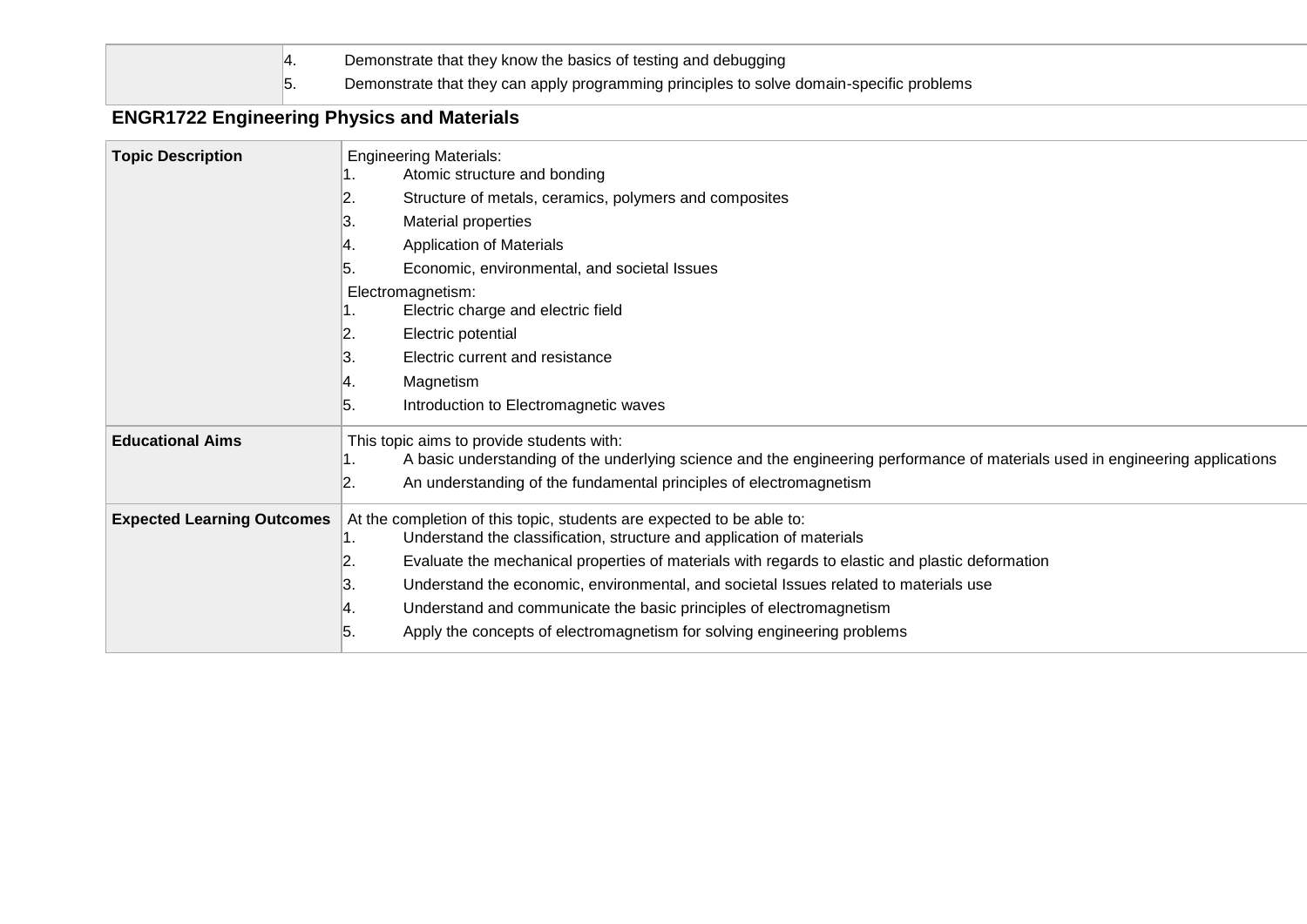# **ENGR1732 Engineering Mechanics**

| <b>Topic Description</b>                              | Statics: Force Vectors (vector operations, vector addition of forces, addition of a system of coplanar forces, Cartesian vectors, addition of<br>Cartesian vectors, position vectors, force vector directed along a line, dot product); Force System Resultants (moment of a force, scalar<br>and vector formulations, principle of moments, moment of a force about a specified axis, moment of a couple, simplification of a force<br>and couple system); Equilibrium of a Rigid Body (equilibrium and free-body diagrams 2D/3D, equations of equilibrium (2D/3D), two-<br>and three-force members); Dry Friction (theory of dry friction, equilibrium, impending motion, motion, characteristics of dry friction,<br>problems involving dry friction).<br>Particle Dynamics: Kinematics (rectilinear kinematics: continuous motion, general curvilinear motion - rectangular components, motion<br>of a projectile); Kinetics - Force and Acceleration (Newton's 2nd Law of Motion, equation of motion for a system of particles, equation of<br>motion - rectangular coordinates), Work and Energy (work of a force, principle of work and energy for a system of particles, power and<br>efficiency, conservative forces and potential energy, conservation of energy); Impulse and Momentum (principal of linear impulse and<br>momentum, conservation of linear momentum, impact). |  |
|-------------------------------------------------------|-------------------------------------------------------------------------------------------------------------------------------------------------------------------------------------------------------------------------------------------------------------------------------------------------------------------------------------------------------------------------------------------------------------------------------------------------------------------------------------------------------------------------------------------------------------------------------------------------------------------------------------------------------------------------------------------------------------------------------------------------------------------------------------------------------------------------------------------------------------------------------------------------------------------------------------------------------------------------------------------------------------------------------------------------------------------------------------------------------------------------------------------------------------------------------------------------------------------------------------------------------------------------------------------------------------------------------------------------------------------------------------------|--|
| <b>Educational Aims</b>                               | This topic is a fundamental topic upon which most of the later year engineering topics build. This topic aims to ensure that the students<br>understand both basic laws as they apply to static and dynamic mechanical systems and the theory and laws applicable to fundamental<br>electrical circuits.                                                                                                                                                                                                                                                                                                                                                                                                                                                                                                                                                                                                                                                                                                                                                                                                                                                                                                                                                                                                                                                                                  |  |
| <b>Expected</b><br><b>Learning</b><br><b>Outcomes</b> | At the completion of this topic, students are expected to be able to:<br>Understand concepts of static force systems (machines and structures)<br>Understand in depth the skills to analyse these force systems and the physical meaning of force and moment equilibrium<br>2.<br>Acquire the skill to draw free-body diagrams and apply the equations of equilibrium for 2D and 3D rigid bodies<br>3.<br>Understand the characteristics of dry friction and how to analyse problems involving dry friction<br>4.<br>5.<br>Understand the dynamic properties of particles and rigid bodies<br>Write the relevant equations of motion associated with Force, Torque and Acceleration, Work and Energy, Impulse and<br>6.<br>Momentum<br>Solve engineering problems dealing with the static and dynamical motion of particles subject to forces and accelerations<br>7.                                                                                                                                                                                                                                                                                                                                                                                                                                                                                                                     |  |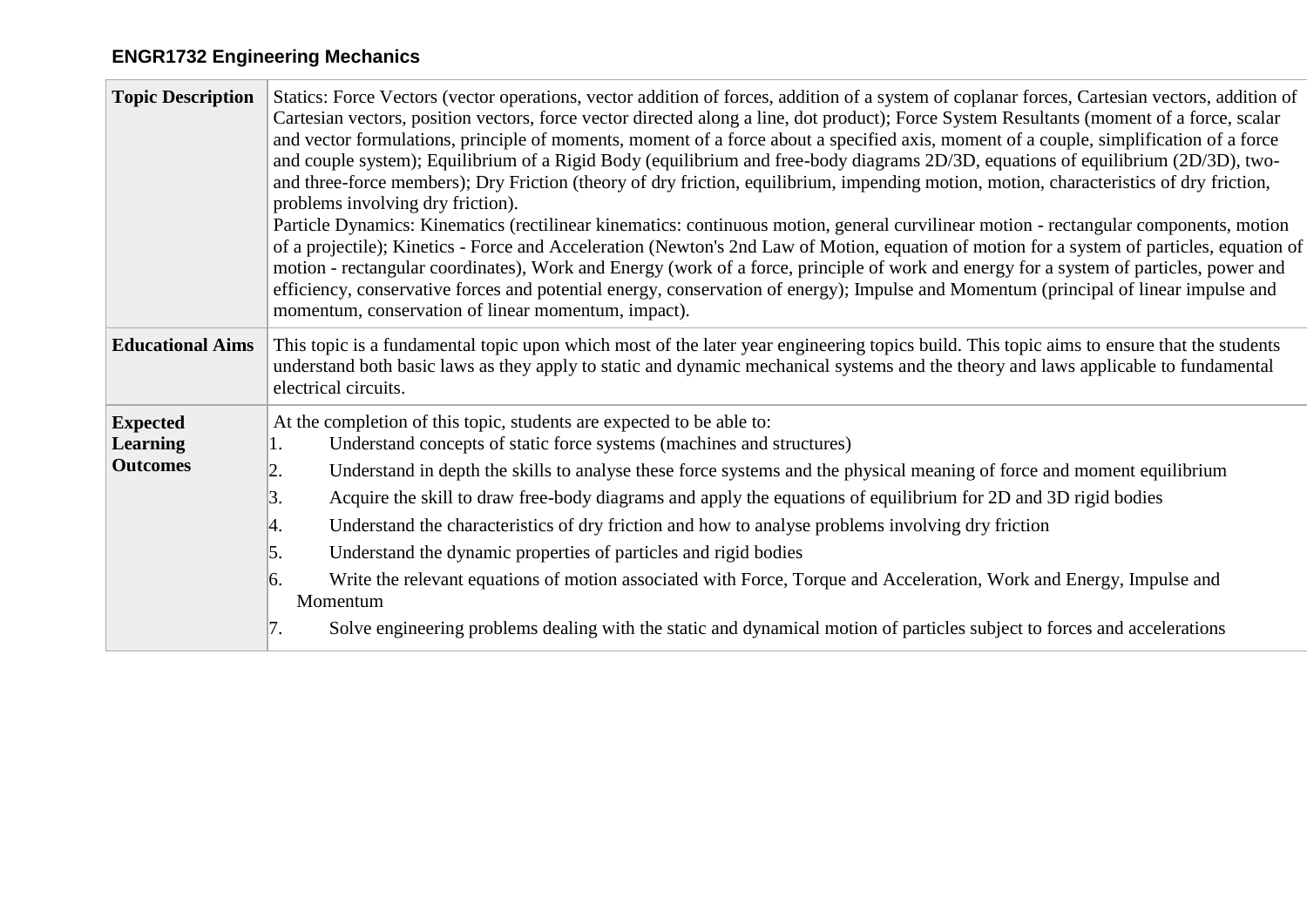#### **MATH1121 Mathematics 1A**

 $\sim$ 

| <b>Topic Description</b>                              | This topic together with MATH1122 Mathematics 1B is designed for students who have studied SACE Stage 2 Mathematics and who<br>wish to proceed to a degree in any discipline which requires higher level mathematics. It is the standard prerequisite for all higher level<br>topics in mathematics that require knowledge of first year mathematics.<br>The material covered includes: functions, limits and continuity, differential calculus, computation of derivatives, the chain rule,<br>Intermediate Value and Mean Value Theorems. Applications to graphing, rates of change, maxima and minima. Complex numbers,<br>Euler's formula, complex exponential. Three-dimensional analytic geometry, matrices, systems of linear equations, vectors, equations of<br>lines and planes. |
|-------------------------------------------------------|--------------------------------------------------------------------------------------------------------------------------------------------------------------------------------------------------------------------------------------------------------------------------------------------------------------------------------------------------------------------------------------------------------------------------------------------------------------------------------------------------------------------------------------------------------------------------------------------------------------------------------------------------------------------------------------------------------------------------------------------------------------------------------------------|
| <b>Educational Aims</b>                               | This topic introduces the basic concepts and techniques of differential calculus, complex numbers, linear algebra, systems of equations<br>and matrices and provides the foundation for all areas requiring first year university mathematics. Intensive hands-onapproach in the<br>workshops aims to provide the students the essential skills in mathematical manipulations within the context of the course. The topic aims<br>to develop a modelling and problem solving approach to mathematics and its applications through an appropriate combination of the<br>underlying concepts and the facility of mathematical software.                                                                                                                                                      |
| <b>Expected</b><br><b>Learning</b><br><b>Outcomes</b> | At the completion of the topic, students are expected to be able to:<br>Understand the key concepts which underlie single-variable differential calculus and linear algebra<br>Be familiar with the basic facilities available in Maplemathematical software<br>2.<br>3.<br>Use problem solving, critical and reasoning abilities                                                                                                                                                                                                                                                                                                                                                                                                                                                          |

### **MATH1122 Mathematics 1B**

| <b>Topic Description</b>                    | This topic is a continuation of material of MATH1121 Mathematics 1A and together with MATH1121 Mathematics 1A is intended to provide access to all<br>higher level mathematics topics which require knowledge of standard first year mathematics. The emphasis is on a modelling approach to mathematics<br>and its applications within a coherent framework.<br>The material covered includes elementary transcendental functions. Integral calculus, fundamental theorem of the calculus, standard techniques of<br>integration including substitution, parts, partial fractions, application to motion, arclength, area, volumes and solids of revolution, Taylor polynomials,<br>series, power series, introduction to elementary differential equations, simple harmonic motion. Systems of linear equations, Gaussian elimination,<br>matrix algebra and determinants. |  |  |
|---------------------------------------------|------------------------------------------------------------------------------------------------------------------------------------------------------------------------------------------------------------------------------------------------------------------------------------------------------------------------------------------------------------------------------------------------------------------------------------------------------------------------------------------------------------------------------------------------------------------------------------------------------------------------------------------------------------------------------------------------------------------------------------------------------------------------------------------------------------------------------------------------------------------------------|--|--|
| <b>Educational Aims</b>                     | This topic is a continuation of the material of MATH1121 Mathematics 1A. This topic develops the properties of elementary transcendental functions<br>and introduces key ideas and applications of integral calculus, matrix algebra and linear algebra.                                                                                                                                                                                                                                                                                                                                                                                                                                                                                                                                                                                                                     |  |  |
| <b>Expected Learning</b><br><b>Outcomes</b> | At the completion of this topic, students are expected to be able to:<br>Have a knowledge of the basic properties of the elementary transcedental functions<br>Understand and apply the key ideas and methods of integral calculus<br>2.<br>Understand and analyse the relation between differential and integral calculus<br>3.                                                                                                                                                                                                                                                                                                                                                                                                                                                                                                                                             |  |  |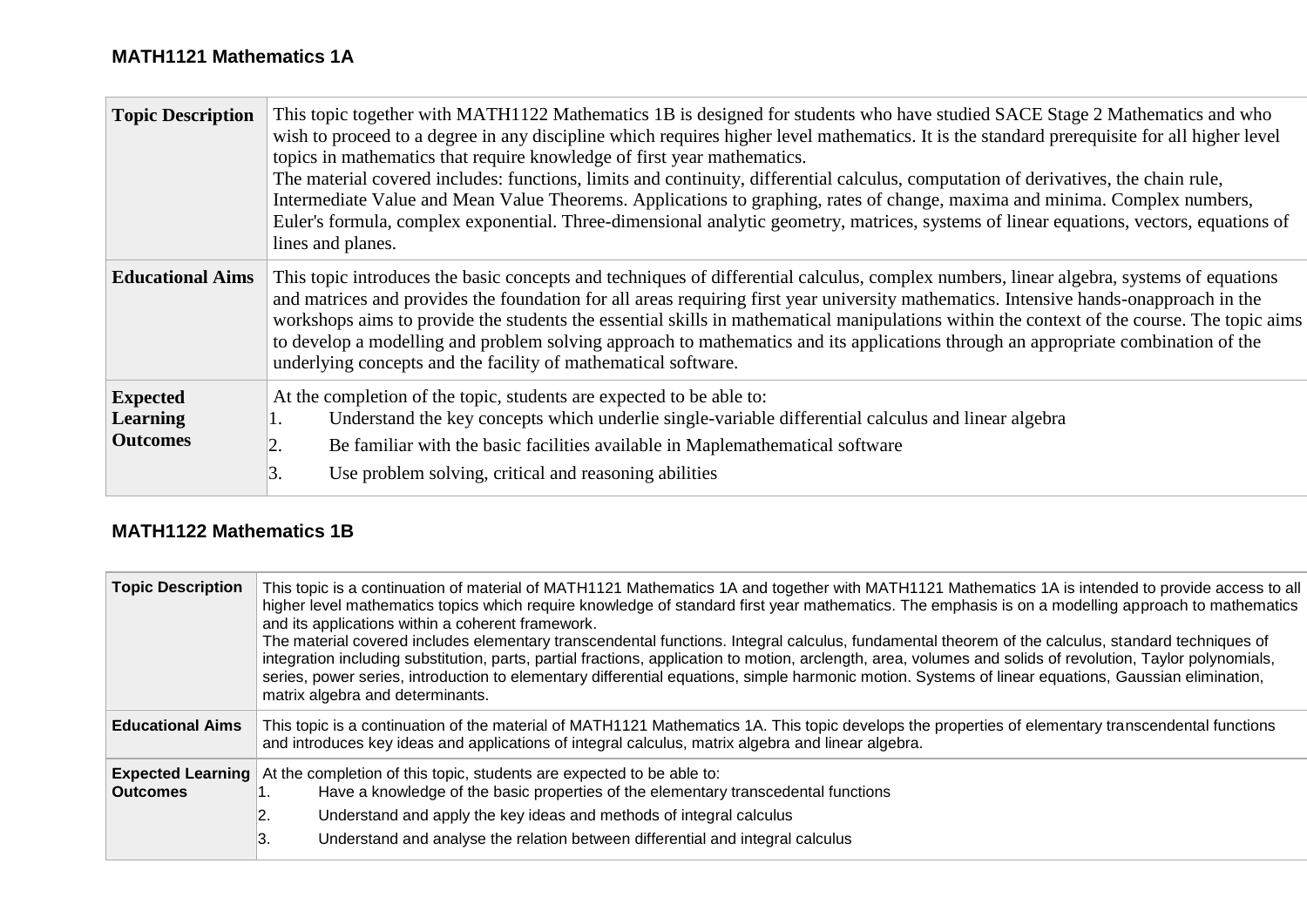|  | ¶4. | Understand and apply key ideas from linear and matrix algebra to the solution of systems of linear equations                              |
|--|-----|-------------------------------------------------------------------------------------------------------------------------------------------|
|  | ౹ఏ. | Develop further skills in the use of computational technology                                                                             |
|  | ь.  | Have enhanced problem solving, criical and reasoning abilities                                                                            |
|  | . . | Appreciate the historical context underlying the development of modern mathematical principles and ideas                                  |
|  | ଞ.  | Have an informed appreciation of the wide applicability of integral calculus and matrix algebra in other areas of Science and Engineering |
|  |     |                                                                                                                                           |

### **ENGR2703 Mechanical Practice Certificate**

| <b>Topic Description</b>                    | The topic covers exposure and practice in common mechanical and materials techniques including occupational health and safety, heat treatment, gas<br>metal arc welding, manual metal arc welding, fabrication techniques, gas tungsten arc welding, machining techniques, marking off and hand tools.                                                    |  |
|---------------------------------------------|-----------------------------------------------------------------------------------------------------------------------------------------------------------------------------------------------------------------------------------------------------------------------------------------------------------------------------------------------------------|--|
| <b>Educational Aims</b>                     | To give students an understanding of, practice in and an understanding of the safety requirements of common mechanical engineering techniques.                                                                                                                                                                                                            |  |
| <b>Expected Learning</b><br><b>Outcomes</b> | At the completion of this topic, students are expected to be able to have received traning on OH&S and practical skills essential to being a mechanical<br>engineer, specifically heat treatment, gas metal arc welding, manual metal arc welding, fabrication techniques, gas tungsten arc welding, machining<br>techniques, marking off and hand tools. |  |

# **ENGR2711 Engineering Mathematics**

| <b>Assumed</b><br>Knowledge                 | An understanding of fundamental concepts of calculus and linear algebra.                                                                                                                                                                                                                                                                                                                                                                                                                                                                                                                                                                                                                                   |  |  |
|---------------------------------------------|------------------------------------------------------------------------------------------------------------------------------------------------------------------------------------------------------------------------------------------------------------------------------------------------------------------------------------------------------------------------------------------------------------------------------------------------------------------------------------------------------------------------------------------------------------------------------------------------------------------------------------------------------------------------------------------------------------|--|--|
| <b>Topic Description</b>                    | First order ODE (Existence and uniqueness, separable, exact equations), linear ODE (Existence and Uniqueness, constant coefficient homogenous,<br>variable coefficient homogenous, constant coefficient nonhomogeneous), boundary value problems.<br>Vectors and the geometry of Space, dot and cross product, equations of lines and planes; Vector Functions, derivatives and integrals of vector<br>functions, velocity and acceleration in space; Partial Derivatives, tangent planes and approximation, chain rule, directional derivatives, maximum and<br>minimum values. Double and Triple Integrals. Vector Fields, Line integrals. Curl and Divergence, Stokes' Theorem. The Divergence Theorem. |  |  |
| <b>Educational Aims</b>                     | This topic equips the students with the skills needed to solve mathematical problems with several variables, linear systems, and differential equations.<br>These provide the mathematical pre-requisites that the student needs for the second and higher year Engineering topics. The focus is on the<br>application of the mathematical ideas to Engineering problems.                                                                                                                                                                                                                                                                                                                                  |  |  |
| <b>Expected Learning</b><br><b>Outcomes</b> | At the completion of the topic, students are expected to be able to:<br>Understand and be able to apply Multivariate Calculus to Engineering problems<br>Understand and be able to apply Differential Equations to Engineering problems                                                                                                                                                                                                                                                                                                                                                                                                                                                                    |  |  |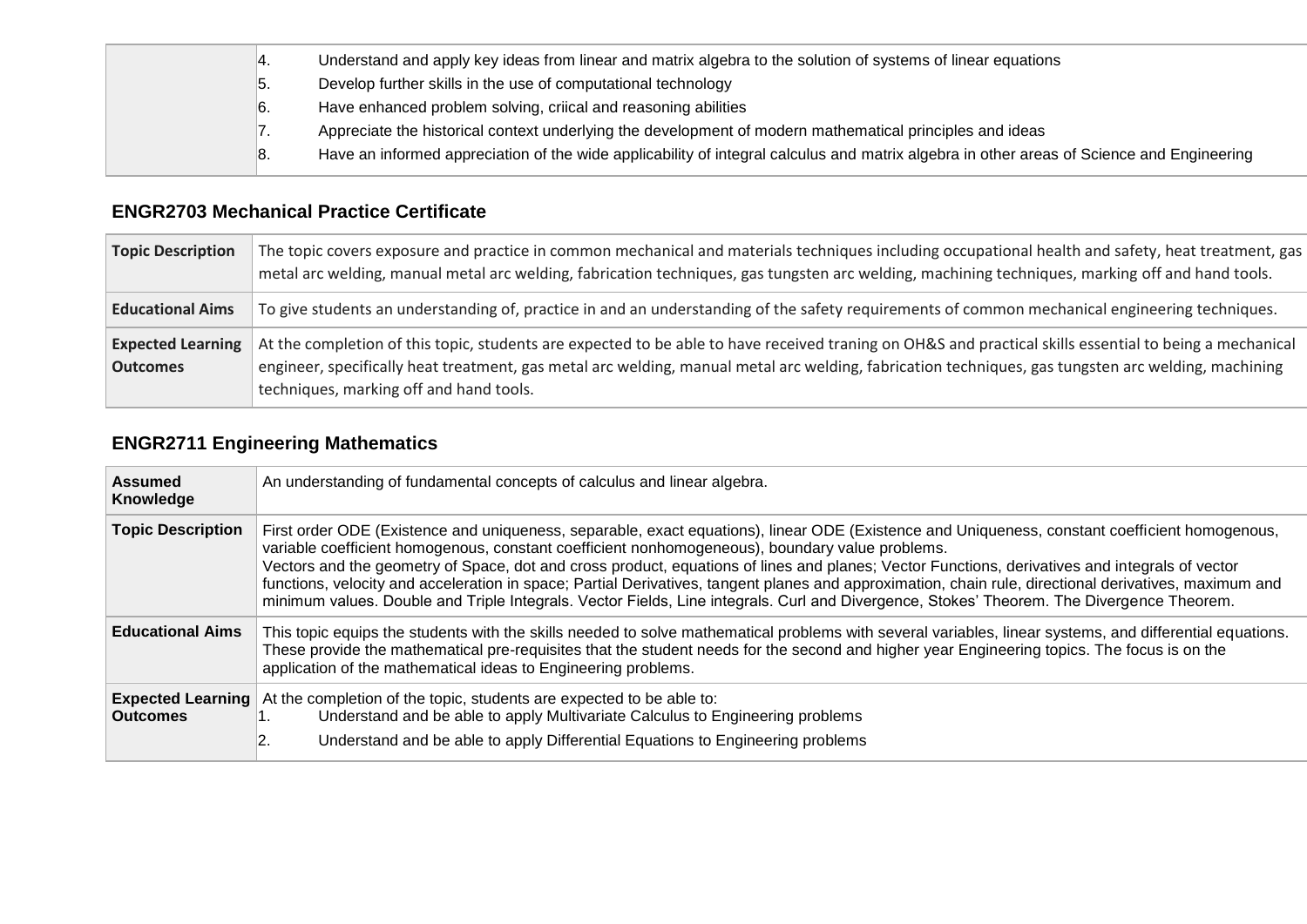# **ENGR2722 Analysis of Engineering Systems**

| <b>Topic Description</b> | Review of linear systems, vector spaces, orthogonality, eigenvalues and eigenvectors, linear transformations. Continuous and discrete time signals, unit<br>impulse and unit step signals, impulse response, step response, linear time invariant (LTI) systems, convolution, correlation, system transfer function,<br>frequency response, Fourier transform, DFT (Discrete Fourier Transform), Periodic signals, Fourier series, Nyquist frequency, sampling theorem,<br>aliasing, Laplace transform, bilinear transfer functions, magnitude and phase responses, Bode plots. |
|--------------------------|---------------------------------------------------------------------------------------------------------------------------------------------------------------------------------------------------------------------------------------------------------------------------------------------------------------------------------------------------------------------------------------------------------------------------------------------------------------------------------------------------------------------------------------------------------------------------------|
| <b>Educational Aims</b>  | This topic is an introduction to the concepts and theories of linear algebra and signal analysis and their application to engineering systems.                                                                                                                                                                                                                                                                                                                                                                                                                                  |
| <b>Outcomes</b>          | <b>Expected Learning</b> At the completion of this topic, students are expected to be able to:<br>Understand Linear Algebra and Signal Analysis from a Mathematical perspective<br>Be able to apply Linear Algebra and Signal Analysis to Engineering problems                                                                                                                                                                                                                                                                                                                  |

### **ENGR2741 Mechanics and Structures**

| <b>Topic Description</b>                    | Principles of Statics (Review); Centre of Gravity, Centroid and Moment of Inertia; Distributed Forces; Stress and Strain; Mechanical Properties of<br>Materials: Ductile/Brittle Materials, Hooke's Law, Poisson's Ratio; Axial load; Torsion; Bending: Shear Force and Bending Moment Diagrams; Stress<br>Concentrations; Transverse Shear; Combined Loadings; Transformation of Stress and Strain: Mohr's Circle; Design of Beams and Shafts. |  |  |
|---------------------------------------------|-------------------------------------------------------------------------------------------------------------------------------------------------------------------------------------------------------------------------------------------------------------------------------------------------------------------------------------------------------------------------------------------------------------------------------------------------|--|--|
| <b>Educational Aims</b>                     | This topic gives students an understanding of the basic statics concepts associated with engineering mechanics and structures.                                                                                                                                                                                                                                                                                                                  |  |  |
| <b>Expected Learning</b><br><b>Outcomes</b> | At the completion of this topic, students are expected to be able to:<br>Develop and employ principles of Statics in solving problems                                                                                                                                                                                                                                                                                                           |  |  |
|                                             | Learn how to determine centroids and moment of inertias and how to find resultant of distributed loadings                                                                                                                                                                                                                                                                                                                                       |  |  |
|                                             | Understand concepts of stress, strain and mechanical properties of materials<br>ΙЗ.                                                                                                                                                                                                                                                                                                                                                             |  |  |
|                                             | Analyse axial, torsional, bending, transverse stresses and their combinations in structures and machine components<br>14.                                                                                                                                                                                                                                                                                                                       |  |  |
|                                             | Calculate in-plane stresses and strains, their orientations and transformations through Mohr's circle, and calculate principal stresses and<br>5.<br>strains                                                                                                                                                                                                                                                                                    |  |  |
|                                             | Develop methods for designing beams to resist both bending and shear loads; prismatic and fully stressed beam designs<br>16.                                                                                                                                                                                                                                                                                                                    |  |  |

#### **ENGR2751 Fluid Mechanics**

| <b>Topic Description</b> | Fluid Mechanics: Fluid properties; Hydrostatics; One dimensional flow of incompressible fluids; Continuity, momentum and energy equations; Laminar<br>and turbulent flows in pipes and ducts; free surface and channel flows; hydraulic jump; weir and waterfall; Dimensional analysis; Flow measurements<br>and fluid machinery. |
|--------------------------|-----------------------------------------------------------------------------------------------------------------------------------------------------------------------------------------------------------------------------------------------------------------------------------------------------------------------------------|
| <b>Educational Aims</b>  | This topic aims to ensure that the students understand the following:<br>Modelling the flows of fluids<br>. .<br>Measurements of the flows of fluids<br>Β.<br>Heat transferred to and from a fluid                                                                                                                                |
| <b>Expected Learning</b> | At the completion of this topic, students are expected to be able to:                                                                                                                                                                                                                                                             |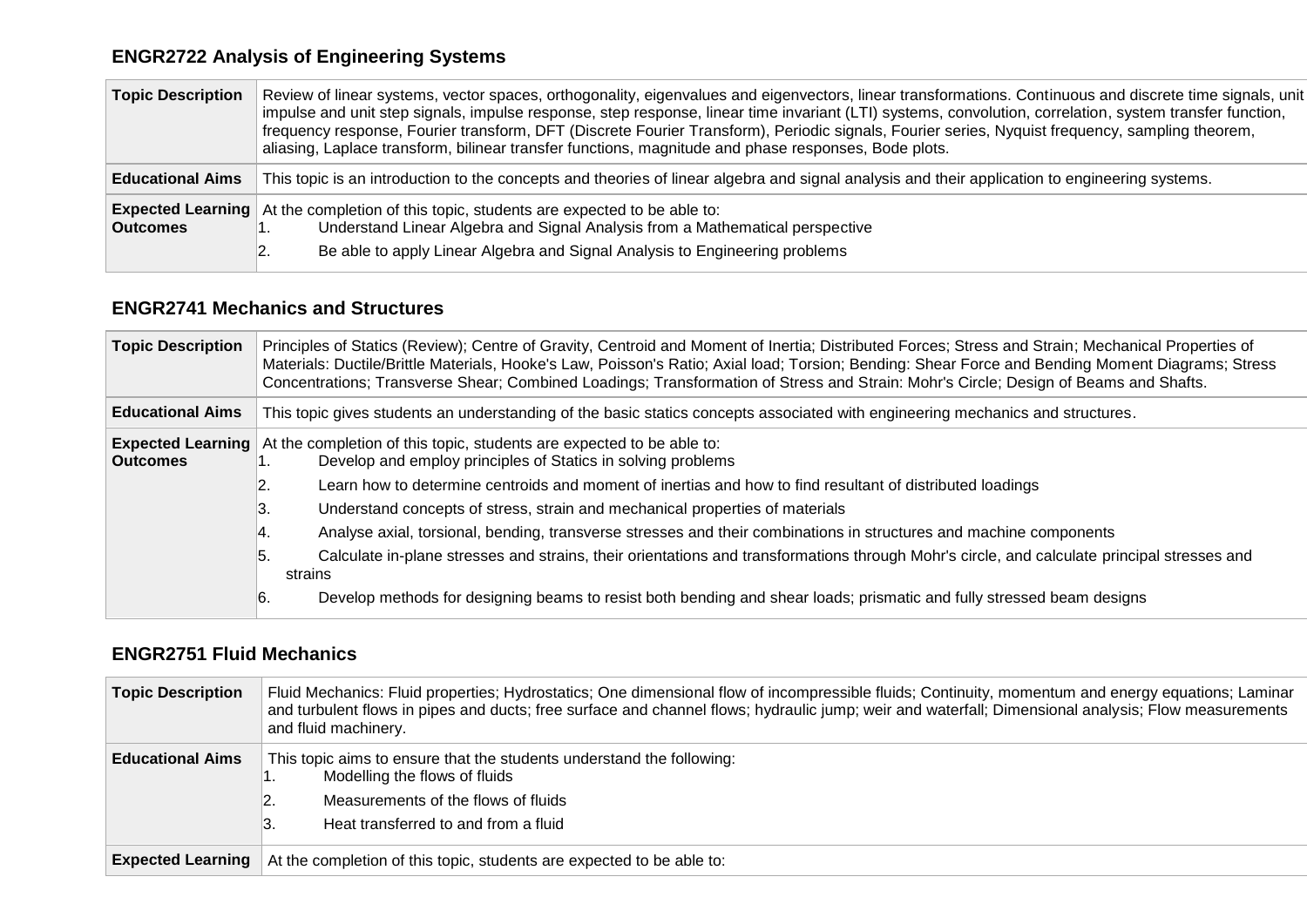| <b>Outcomes</b> |      | Understand the basic properties of gases and liquids                    |
|-----------------|------|-------------------------------------------------------------------------|
|                 | 2.   | Write the relevant equations of motion for fluids in pipes and channels |
|                 | 3.   | Solve simple flow problems                                              |
|                 | -14. | Understand how flow measurements are made in practice                   |
|                 | ט.   | Understand the flows in pumps and turbines                              |

# **ENGR2771 Dynamics**

| <b>Topic Description</b>                    | Particle dynamics: Curvilinear motion, Force and acceleration, Work and Energy, Impulse and Momentum<br>. .                               |  |  |  |
|---------------------------------------------|-------------------------------------------------------------------------------------------------------------------------------------------|--|--|--|
|                                             | Rigid body dynamics: Planar Kinematics, Force, Torque and Acceleration, Work and Energy, Linear and Angular Impulse and<br>2.<br>Momentum |  |  |  |
|                                             | 3.<br>Vibrations                                                                                                                          |  |  |  |
| <b>Educational Aims</b>                     | This topic aims to ensure that the students understand Kinematics and Kinetics as applied to particles and rigid bodies; and vibration.   |  |  |  |
| <b>Expected Learning</b><br><b>Outcomes</b> | At the completion of this topic, students are expected to be able to:<br>Understand the dynamic properties of particles and rigid bodies  |  |  |  |
|                                             | Write the relevant equations of motion associated with Force, Torque and Acceleration, Work and Engery, Impulse and Momentum<br>2.        |  |  |  |
|                                             | Understand the creation and effects of vibration<br>3.                                                                                    |  |  |  |

# **ENGR2776 Hydrostatics**

| <b>Topic Description</b>                    | Geometry of surface vessels; Tabular methods of integration; Mass addition, removal and transfer; Elementary principle of transverse intact stability;<br>Heeling moments and angles, and free surface effects; Inclining experiment; Elementary principles of trim; The Intact Stability Booklet; partially-afloat<br>condition; Damage stability.                                                                                                                                                  |
|---------------------------------------------|------------------------------------------------------------------------------------------------------------------------------------------------------------------------------------------------------------------------------------------------------------------------------------------------------------------------------------------------------------------------------------------------------------------------------------------------------------------------------------------------------|
| <b>Educational Aims</b>                     | This topic aims to ensure that the students understand the following:<br>Fundamentals of hydrostatics and concepts of statical stability, and trim of intact and damaged vessels<br>. .<br>Introduction to the practical implications and applications of hydrostatic concepts<br>2.<br>Β.<br>Generation of all relevant stability criteria data required for both design development and operational purposes<br>4.<br>Introduction and development of a working knowledge of stability regulations |
| <b>Expected Learning</b><br><b>Outcomes</b> | At the completion of the topic, students are expected to be able to:<br>Calculate hydrostatic data for any floating structure and predict the influence of geometric parameters on a vessel's stability characteristics<br>Interpret a vessel's response to any loading condition from lever and moment curves<br>2.<br>3.<br>Calculate and assess a vessel's damage stability response<br>Undertake an inclining experiment according to industry best practice<br>4.                               |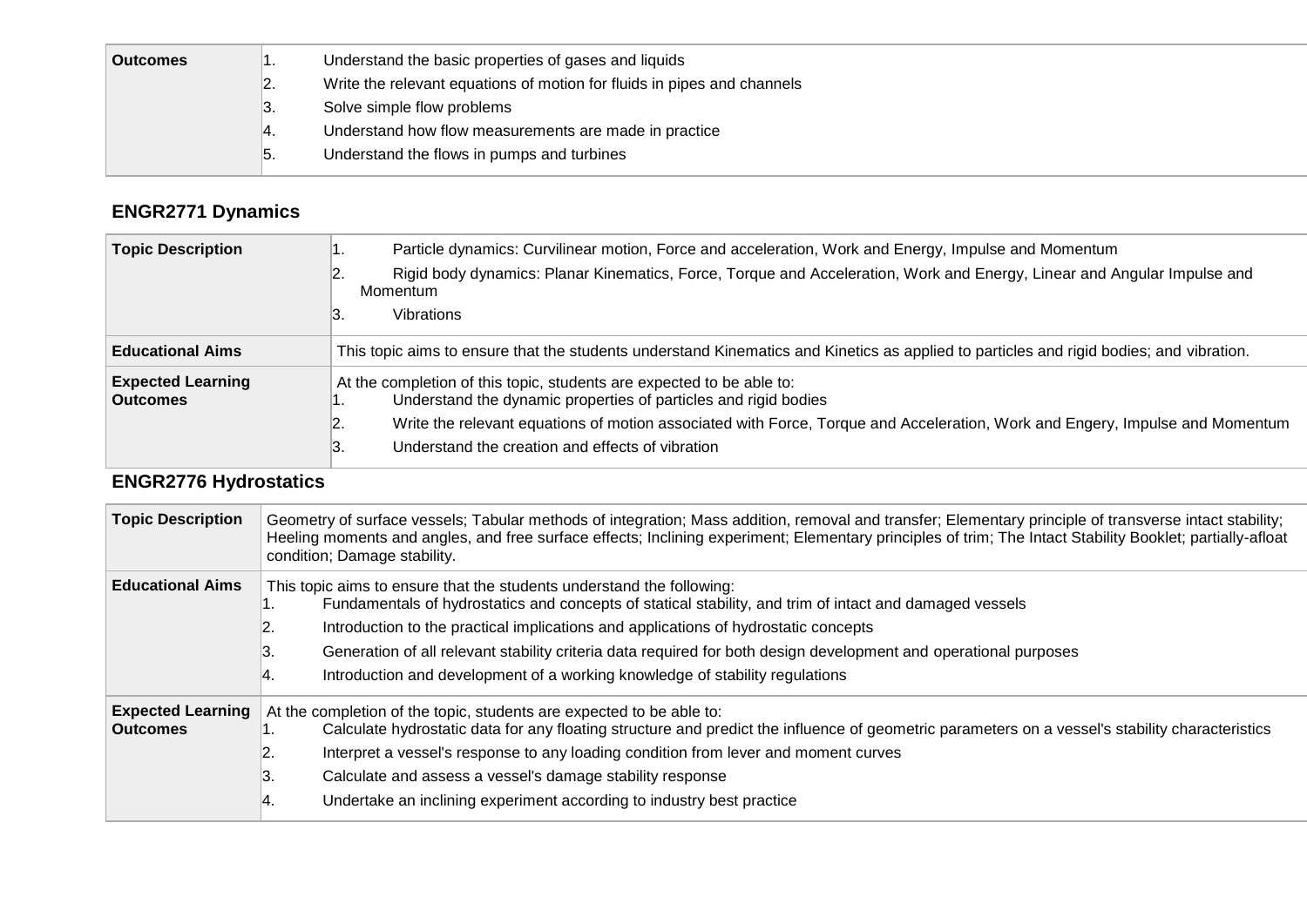# **ENGR3781 Elements of Shipboard Safety (ESS) Certificate**

| <b>Topic Description</b>                    | Course content:<br>Elements of fire prevention on board the vessel<br>. .<br>Theory of combustion and methods of extinguishing fire<br>z.<br>Practical training in the use of portable fire fighting appliances<br>3.<br>Practical training in launching, boarding and survival in an inflatable life raft, including man overboard procedures<br>14.<br>Elements of accident prevention as they apply to the shipboard work place, particularly as they apply to falls, working in close proximity to<br>5.<br>machinery and moving objects, confined spaces, personal protective equipment and hygiene |  |  |
|---------------------------------------------|----------------------------------------------------------------------------------------------------------------------------------------------------------------------------------------------------------------------------------------------------------------------------------------------------------------------------------------------------------------------------------------------------------------------------------------------------------------------------------------------------------------------------------------------------------------------------------------------------------|--|--|
| <b>Educational Aims</b>                     | To ensure that students understand basic safety requirements when on board a vessel.                                                                                                                                                                                                                                                                                                                                                                                                                                                                                                                     |  |  |
| <b>Expected Learning</b><br><b>Outcomes</b> | Understand the elements of fire prevention on board the vessel, including the theory of combustion and methods of extinguishing fire. Practical training<br>in the use of portable fire fighting appliances. Practical training in launching, boarding and survival in an inflatable life raft, including man overboard<br>procedures. Elements of accident prevention.                                                                                                                                                                                                                                  |  |  |

# **PHYS2712 Thermodynamics and Energy Systems**

| <b>Topic Description</b>                    | Concepts and Definitions of Thermodynamics                                                                                                                                                                                                                                                                                          |  |
|---------------------------------------------|-------------------------------------------------------------------------------------------------------------------------------------------------------------------------------------------------------------------------------------------------------------------------------------------------------------------------------------|--|
|                                             | 2.<br>Energy and the First Law of Thermodynamics                                                                                                                                                                                                                                                                                    |  |
|                                             | З.<br>Properties of Substances                                                                                                                                                                                                                                                                                                      |  |
|                                             | <b>Ideal and Real Gases</b><br>Ι4.                                                                                                                                                                                                                                                                                                  |  |
|                                             | 5.<br><b>Control Volume Analysis Using Energy</b>                                                                                                                                                                                                                                                                                   |  |
|                                             | The Second Law of Thermodynamics<br>6.                                                                                                                                                                                                                                                                                              |  |
|                                             | Entropy and Entropy Balance for Closed Systems and Control Volumes; Cycle Processes<br>7.                                                                                                                                                                                                                                           |  |
|                                             | 8.<br>Thermodynamic Equilibrium                                                                                                                                                                                                                                                                                                     |  |
|                                             | 9.<br>Phase Diagrams                                                                                                                                                                                                                                                                                                                |  |
|                                             | 10.<br>Vapour Power Systems                                                                                                                                                                                                                                                                                                         |  |
|                                             | 11.<br><b>Gas Power Systems</b>                                                                                                                                                                                                                                                                                                     |  |
|                                             | 12.<br>Refrigeration and Heat Pump Systems                                                                                                                                                                                                                                                                                          |  |
| <b>Educational Aims</b>                     | In this topic students will learn the fundamentals of Thermodynamics. The students will learn how to apply the concepts to solve experimental<br>problems. Students will learn how to apply the fundamental principles of thermodynamics to predict the behaviour of energy systems and properly<br>design required energy systems. |  |
| <b>Expected Learning</b><br><b>Outcomes</b> | At the completion of this topic, students are expected to be able to:<br>Demonstrate the understanding of the concepts of Thermodynamics and to apply them to experiments<br>Ί.                                                                                                                                                     |  |
|                                             | 12.<br>Understand how solids, liquids and gases behave under different temperature and pressure conditions                                                                                                                                                                                                                          |  |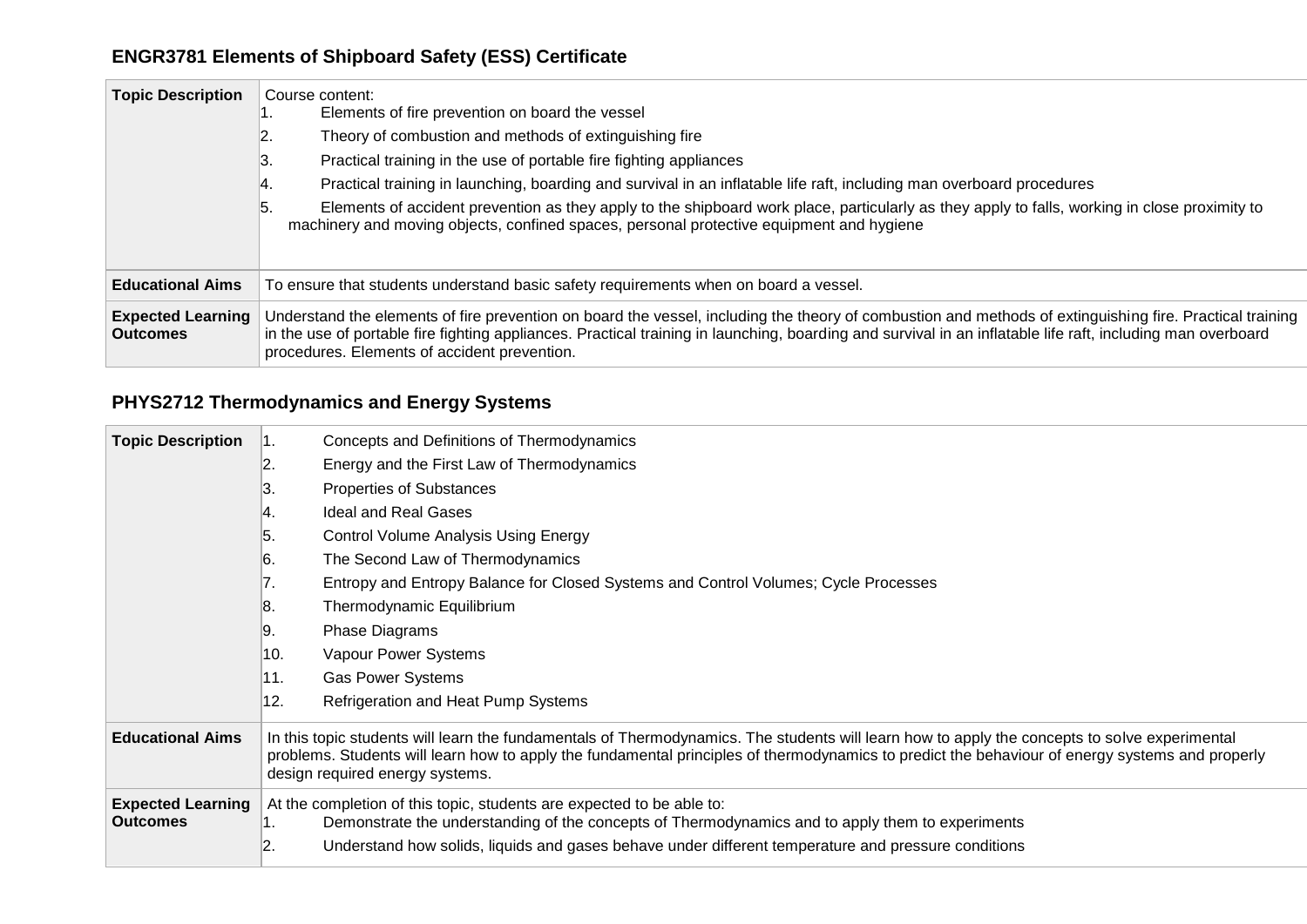$\overline{\phantom{a}}$ 

3. Apply thermodynamic concepts to energy systems

4. Analyse thermodynamic cycles such as power and refrigeration cycles

5. Apply the concepts of Thermodynamics to laboratory experiments

## **ENGR2766 Ship Design and Construction**

| <b>Topic Description</b> | DESIGN: Vessel Types. Design Process & Constraints. Design Analyses & Techniques. Hull Form. Introduction to Propulsor Options. Introduction to<br>Prime Mover Options. Introduction to Structural Systems. Primary Deck Machinery and Installation Considerations. Terminologies and Definitions.<br>CONSTRUCTION: Environmental Framework: Commercial, industrial, legal and regulatory aspects of the ship production industry. Assembly<br>Methodologies: Historical, current and alternative methods adopted in the construction of steel and aluminium vessels. Modular and parallel production<br>methods. Composite Vessel Production: Materials and construction methods for composite vessels and components. Dimensional Control: Referencing<br>moulded dimensions. Symbologies of structural and working drawings. Construction, Launching and Repair Facilities: Shipyard facilities, arrangement<br>and strategic equipment, launching and docking methods. Fabrication Technologies: Cutting, welding and forming technologies. Production and Quality<br>Management: Introduction to the requirement and tools available for production co-ordination and quality assurance. |  |  |
|--------------------------|-----------------------------------------------------------------------------------------------------------------------------------------------------------------------------------------------------------------------------------------------------------------------------------------------------------------------------------------------------------------------------------------------------------------------------------------------------------------------------------------------------------------------------------------------------------------------------------------------------------------------------------------------------------------------------------------------------------------------------------------------------------------------------------------------------------------------------------------------------------------------------------------------------------------------------------------------------------------------------------------------------------------------------------------------------------------------------------------------------------------------------------------------------------------------------------------------|--|--|
| <b>Educational Aims</b>  | To provide an introduction to issues influencing a vessel's design<br>1.                                                                                                                                                                                                                                                                                                                                                                                                                                                                                                                                                                                                                                                                                                                                                                                                                                                                                                                                                                                                                                                                                                                      |  |  |
|                          | To introduce certain fundamental aspects of the rational and engineering approach to marine design<br>2.                                                                                                                                                                                                                                                                                                                                                                                                                                                                                                                                                                                                                                                                                                                                                                                                                                                                                                                                                                                                                                                                                      |  |  |
|                          | 3.<br>Establish an understanding of the considerations essential in the determination of hull characteristics, general arrangement and requisite<br>systems                                                                                                                                                                                                                                                                                                                                                                                                                                                                                                                                                                                                                                                                                                                                                                                                                                                                                                                                                                                                                                   |  |  |
|                          | To provide the student with an understanding of the overall philosophy and techniques involved in the manufacture of ships and the context in<br>l4.<br>which the processes are carried out                                                                                                                                                                                                                                                                                                                                                                                                                                                                                                                                                                                                                                                                                                                                                                                                                                                                                                                                                                                                   |  |  |
|                          | To provide practical experience with commercial surface modelling software and illustrate the scope of Computer Aided Design And<br>5.<br>Manufacture                                                                                                                                                                                                                                                                                                                                                                                                                                                                                                                                                                                                                                                                                                                                                                                                                                                                                                                                                                                                                                         |  |  |
| <b>Expected</b>          | At the completion of the topic, students are expected to be able to:                                                                                                                                                                                                                                                                                                                                                                                                                                                                                                                                                                                                                                                                                                                                                                                                                                                                                                                                                                                                                                                                                                                          |  |  |
| Learning                 | Demonstrate a basic knowledge of regulatory, practical and economic constraints on design and production of an ocean vehicle                                                                                                                                                                                                                                                                                                                                                                                                                                                                                                                                                                                                                                                                                                                                                                                                                                                                                                                                                                                                                                                                  |  |  |
| <b>Outcomes</b>          | Develop a concept design based on an appraisal of operational requirements via a clearly structured and rational process<br>12.                                                                                                                                                                                                                                                                                                                                                                                                                                                                                                                                                                                                                                                                                                                                                                                                                                                                                                                                                                                                                                                               |  |  |
|                          | Identify issues regarding the methodology and efficiency of production for any particular vessel and recognise the concepts of ship production<br>3.<br>system design and main hardware elements of shipyards                                                                                                                                                                                                                                                                                                                                                                                                                                                                                                                                                                                                                                                                                                                                                                                                                                                                                                                                                                                 |  |  |
|                          | Effectively combine the use of conventional design tools with naval architecture design software to produce a limited set of design drawings<br>Ι4.<br>and models in accordance with industry standards and codes of practice                                                                                                                                                                                                                                                                                                                                                                                                                                                                                                                                                                                                                                                                                                                                                                                                                                                                                                                                                                 |  |  |